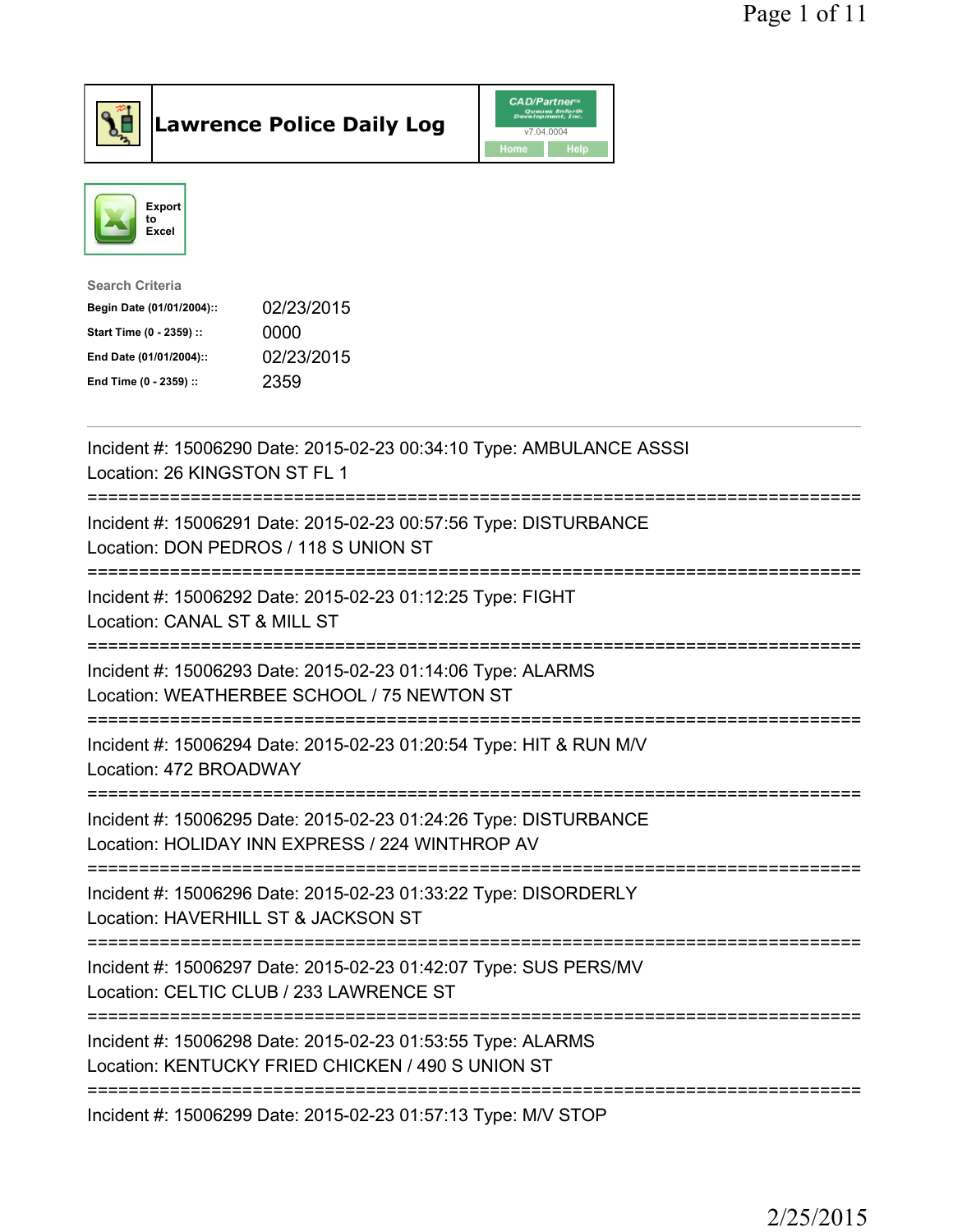| Location: 472 BROADWAY                                                                                                                          |
|-------------------------------------------------------------------------------------------------------------------------------------------------|
| Incident #: 15006300 Date: 2015-02-23 02:24:28 Type: DISTURBANCE<br>Location: 12 COLUMBUS AV                                                    |
| Incident #: 15006301 Date: 2015-02-23 03:03:15 Type: ALARM/BURG<br>Location: SHOWCASE CINEMA / 6 CHICKERING ST                                  |
| Incident #: 15006302 Date: 2015-02-23 03:40:44 Type: MV/BLOCKING<br>Location: 17 CORNISH ST                                                     |
| Incident #: 15006303 Date: 2015-02-23 04:33:47 Type: TOW OF M/V<br>Location: 233 HAMPSHIRE ST                                                   |
| Incident #: 15006304 Date: 2015-02-23 05:00:32 Type: ALARMS<br>Location: M-B DISTRIBUTOR, INCORPORATED / 1 GROCERY WY                           |
| Incident #: 15006305 Date: 2015-02-23 05:15:08 Type: TOW OF M/V<br>Location: VALLEY'S TOWING / 150 MERRIMACK ST                                 |
| Incident #: 15006306 Date: 2015-02-23 05:16:03 Type: TOW OF M/V<br>Location: SHEEHAN'S TOWING SERVICE / 27 LAWRENCE ST                          |
| Incident #: 15006307 Date: 2015-02-23 05:16:40 Type: TOW OF M/V<br>Location: 7 CAMELLA TEOLI WY                                                 |
| Incident #: 15006308 Date: 2015-02-23 05:21:01 Type: TOW OF M/V<br>Location: COADY'S TOWING SERVICE / 139 MARSTON ST                            |
| Incident #: 15006309 Date: 2015-02-23 05:40:33 Type: WIRE DOWN<br>Location: 28 TENNEY ST                                                        |
| Incident #: 15006310 Date: 2015-02-23 06:47:27 Type: UNWANTEDGUEST<br>Location: 7 - 11 / 703 HAVERHILL ST                                       |
| Incident #: 15006311 Date: 2015-02-23 07:15:36 Type: UNWANTEDGUEST<br>Location: 570 S UNION ST #21                                              |
| =====================================<br>Incident #: 15006312 Date: 2015-02-23 07:29:21 Type: GENERAL SERV<br>Location: CANAL ST & HAMPSHIRE ST |
| Incident #: 15006313 Date: 2015-02-23 07:38:03 Type: HIT & RUN M/V<br>Location: FERRY ST & MARSTON ST                                           |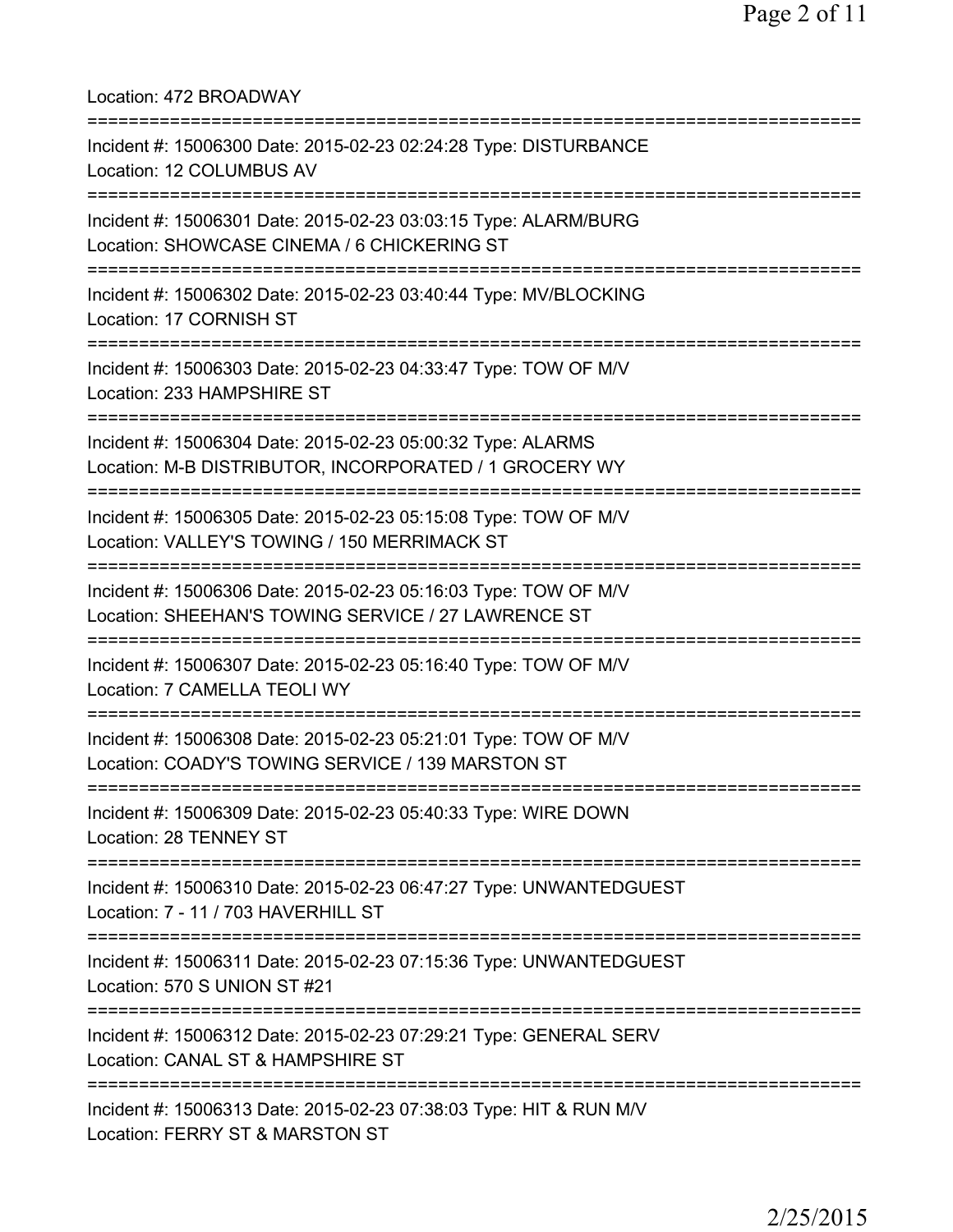| Incident #: 15006314 Date: 2015-02-23 07:49:03 Type: AUTO ACC/NO PI<br>Location: HOWARD ST & PLATT ST                                               |
|-----------------------------------------------------------------------------------------------------------------------------------------------------|
| Incident #: 15006315 Date: 2015-02-23 07:55:36 Type: M/V STOP<br>Location: ESSEX ST & HAMPSHIRE ST                                                  |
| Incident #: 15006316 Date: 2015-02-23 08:02:56 Type: M/V STOP<br>Location: PLEASANT ST & WOODLAND ST                                                |
| Incident #: 15006317 Date: 2015-02-23 08:19:51 Type: MV/BLOCKING<br>Location: ANDOVER ST & OSGOOD ST                                                |
| Incident #: 15006318 Date: 2015-02-23 08:26:00 Type: THREATS<br>Location: CARRIBBEAN BAKERY / 205 BROADWAY                                          |
| ;===================================<br>Incident #: 15006319 Date: 2015-02-23 08:54:25 Type: MV/BLOCKING<br>Location: 6 INMAN ST<br>--------------- |
| Incident #: 15006320 Date: 2015-02-23 08:54:34 Type: ALARM/BURG<br>Location: 105 FARNHAM ST                                                         |
| Incident #: 15006321 Date: 2015-02-23 08:56:04 Type: HIT & RUN M/V<br>Location: 20 BALLARD RD                                                       |
| Incident #: 15006322 Date: 2015-02-23 09:15:41 Type: MV/BLOCKING<br>Location: 8 INMAN ST                                                            |
| Incident #: 15006323 Date: 2015-02-23 09:55:18 Type: STOL/MV/PAS<br>Location: METHUEN ST & NEWBURY ST                                               |
| Incident #: 15006325 Date: 2015-02-23 10:08:30 Type: STOL/MV/PAS<br>Location: COMMONWEALTH MOTORS / 1 COMMONWEALTH DR                               |
| Incident #: 15006324 Date: 2015-02-23 10:08:36 Type: ALARM/BURG<br>Location: AVILIA LIBRERIA / 365 BROADWAY                                         |
| Incident #: 15006326 Date: 2015-02-23 10:16:34 Type: RECOV/STOL/MV<br>Location: 36 LENOX ST                                                         |
| Incident #: 15006328 Date: 2015-02-23 10:38:53 Type: UNWANTEDGUEST<br>Location: 112 MARSTON ST #117                                                 |
|                                                                                                                                                     |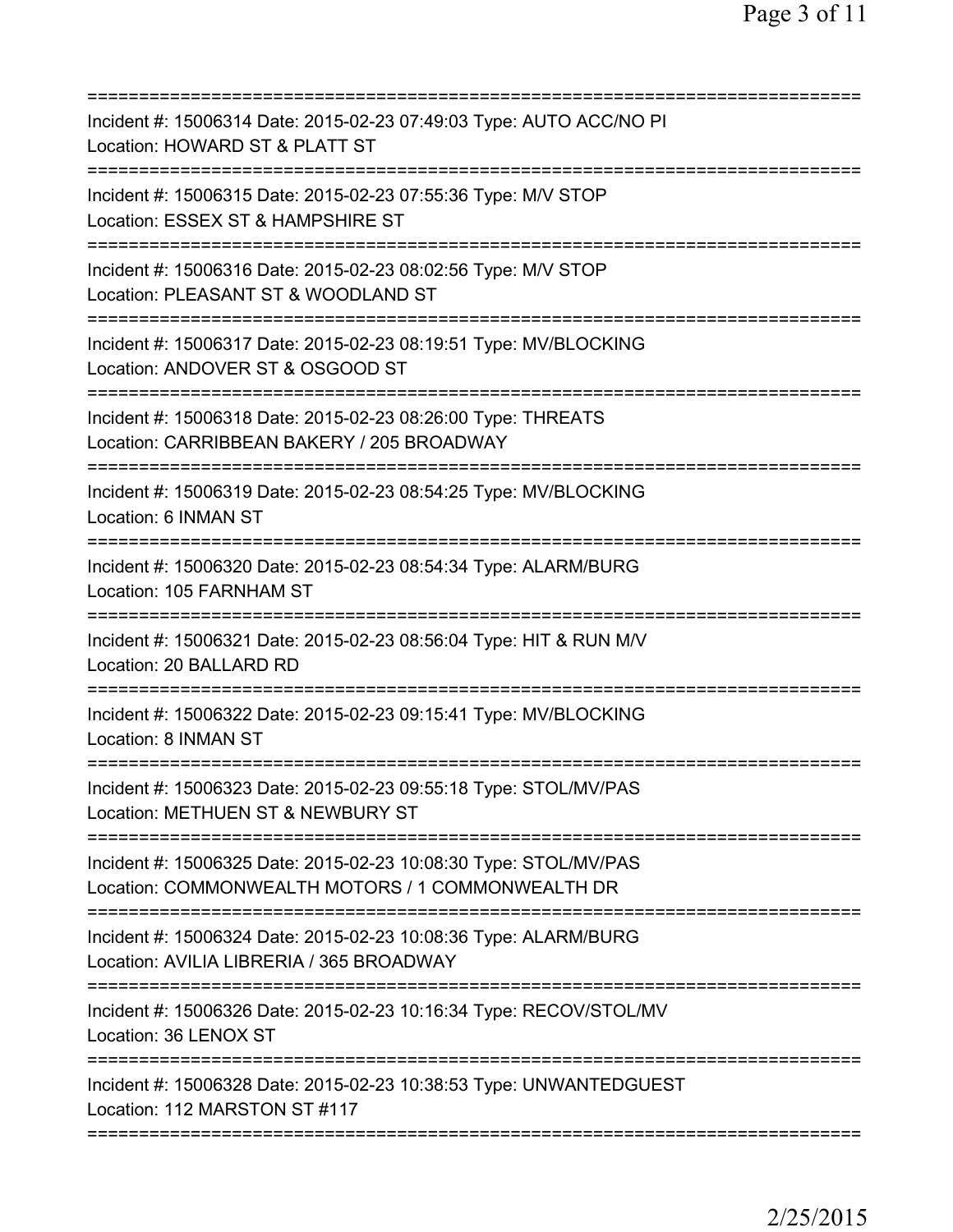| Incident #: 15006327 Date: 2015-02-23 10:39:59 Type: HIT & RUN M/V<br>Location: 41 MORTON ST                          |
|-----------------------------------------------------------------------------------------------------------------------|
| Incident #: 15006329 Date: 2015-02-23 10:41:49 Type: ALARMS<br>Location: 220 CYPRESS AV                               |
| Incident #: 15006330 Date: 2015-02-23 10:42:13 Type: ALARM/BURG<br>Location: LORA RESD / 105 FARNHAM ST               |
| Incident #: 15006331 Date: 2015-02-23 10:50:57 Type: KEEP PEACE<br>Location: 55 GARFIELD ST                           |
| Incident #: 15006332 Date: 2015-02-23 10:52:32 Type: INVEST CONT<br>Location: 208 S BROADWAY                          |
| Incident #: 15006333 Date: 2015-02-23 11:12:12 Type: B&E FOLLOW UP<br>Location: 57 GROTON ST                          |
| Incident #: 15006334 Date: 2015-02-23 11:17:13 Type: WARRANT SERVE<br>Location: 19 HUDSON AV                          |
| Incident #: 15006335 Date: 2015-02-23 11:31:37 Type: MAN DOWN<br>Location: 600 BROADWAY                               |
| Incident #: 15006336 Date: 2015-02-23 11:34:55 Type: M/V STOP<br><b>Location: FALLS BRIDGE</b>                        |
| Incident #: 15006337 Date: 2015-02-23 11:39:50 Type: HIT & RUN M/V<br>Location: 41 MORTON ST                          |
| Incident #: 15006338 Date: 2015-02-23 11:40:34 Type: A&B PROG<br>Location: 280 MERRIMACK ST                           |
| Incident #: 15006339 Date: 2015-02-23 11:49:25 Type: ALARM/BURG<br>Location: SANTOS RESD / 89 BELKNAP ST              |
| Incident #: 15006340 Date: 2015-02-23 11:53:20 Type: WARRANT SERVE<br>Location: 383 HAVERHILL ST                      |
| Incident #: 15006342 Date: 2015-02-23 11:54:22 Type: DISTURBANCE<br>Location: SOCIAL SECURITY OFFICE / 439 S UNION ST |
| Incident #: 15006341 Date: 2015-02-23 11:55:26 Type: LOST PROPERTY                                                    |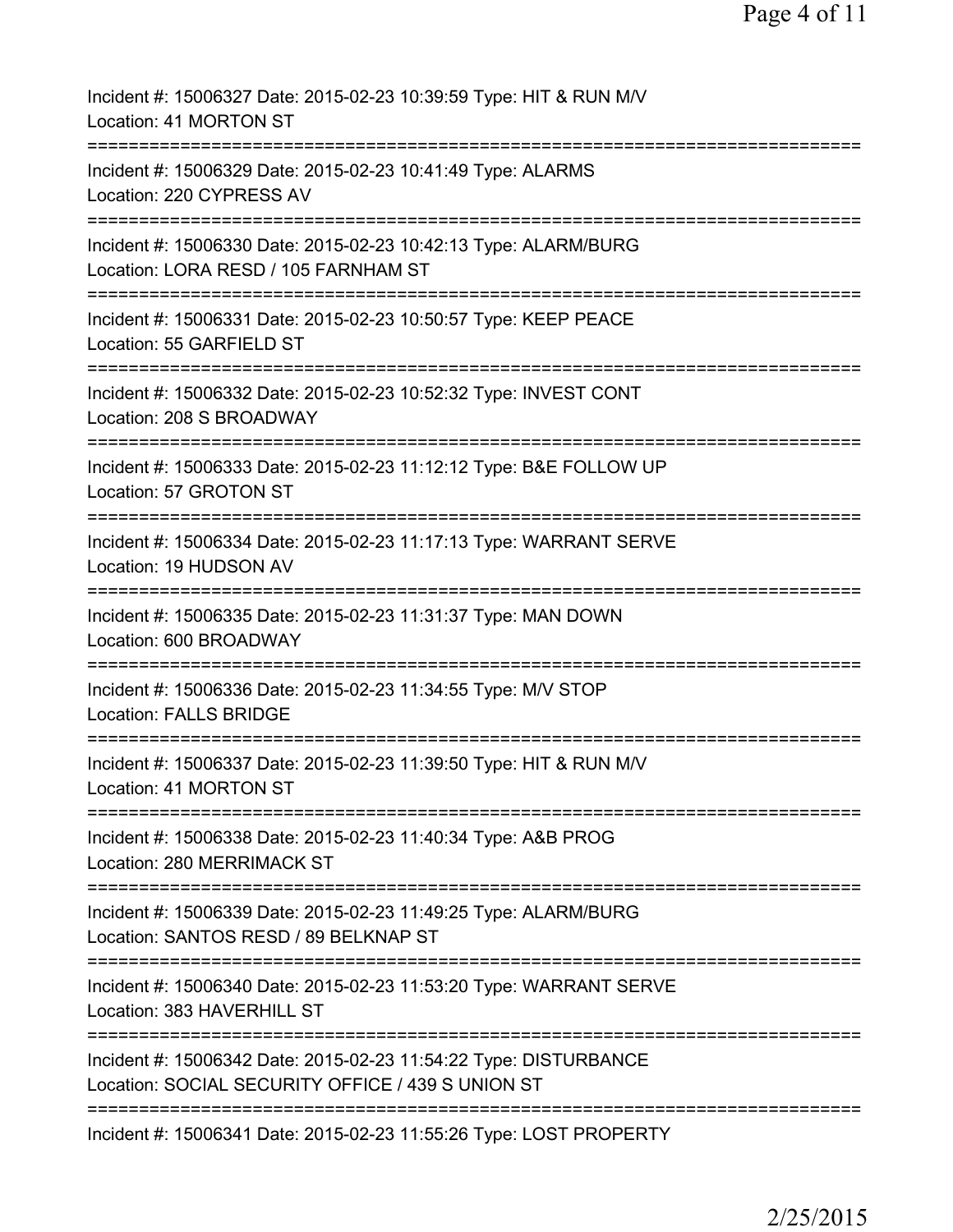| Location: 67 MAY ST<br>===============================                                                                                                                          |
|---------------------------------------------------------------------------------------------------------------------------------------------------------------------------------|
| Incident #: 15006343 Date: 2015-02-23 12:07:32 Type: ALARMS<br>Location: 120 HIGH ST<br>================================                                                        |
| Incident #: 15006344 Date: 2015-02-23 12:10:21 Type: ALARMS<br>Location: 19 NEWTON ST                                                                                           |
| Incident #: 15006345 Date: 2015-02-23 12:27:22 Type: STOL/MV/PAS<br>Location: 288 BROADWAY                                                                                      |
| =========================<br>Incident #: 15006346 Date: 2015-02-23 12:38:50 Type: ALARMS<br>Location: 253 FARNHAM ST                                                            |
| ====================<br>Incident #: 15006347 Date: 2015-02-23 12:40:08 Type: RECOV/STOL/MV<br>Location: BERKELEY CLUB / 41 PLEASANT ST<br>===================================== |
| Incident #: 15006348 Date: 2015-02-23 12:45:58 Type: MISSING PERS<br>Location: 427 LOWELL ST                                                                                    |
| Incident #: 15006349 Date: 2015-02-23 12:52:34 Type: MV/BLOCKING<br>Location: ACTON ST & WEST ST                                                                                |
| Incident #: 15006350 Date: 2015-02-23 13:07:59 Type: TOW OF M/V<br>Location: ARCHER ST & WEST ST                                                                                |
| Incident #: 15006351 Date: 2015-02-23 13:18:03 Type: A&B PAST<br>Location: HAMPSHIRE ST & PARK ST                                                                               |
| ======================================<br>Incident #: 15006352 Date: 2015-02-23 13:23:45 Type: M/V STOP<br>Location: 97 EVERETT ST                                              |
| Incident #: 15006353 Date: 2015-02-23 13:44:53 Type: THREATS<br>Location: 815 ESSEX ST                                                                                          |
| Incident #: 15006354 Date: 2015-02-23 13:50:31 Type: MISSING PERS<br>Location: 284 COLONIAL RD                                                                                  |
| Incident #: 15006355 Date: 2015-02-23 14:11:01 Type: HIT & RUN M/V<br>Location: BOWDOIN ST & BROOKFIELD ST                                                                      |
| Incident #: 15006356 Date: 2015-02-23 14:16:19 Type: MEDIC SUPPORT<br>Location: 150 ARLINGTON ST                                                                                |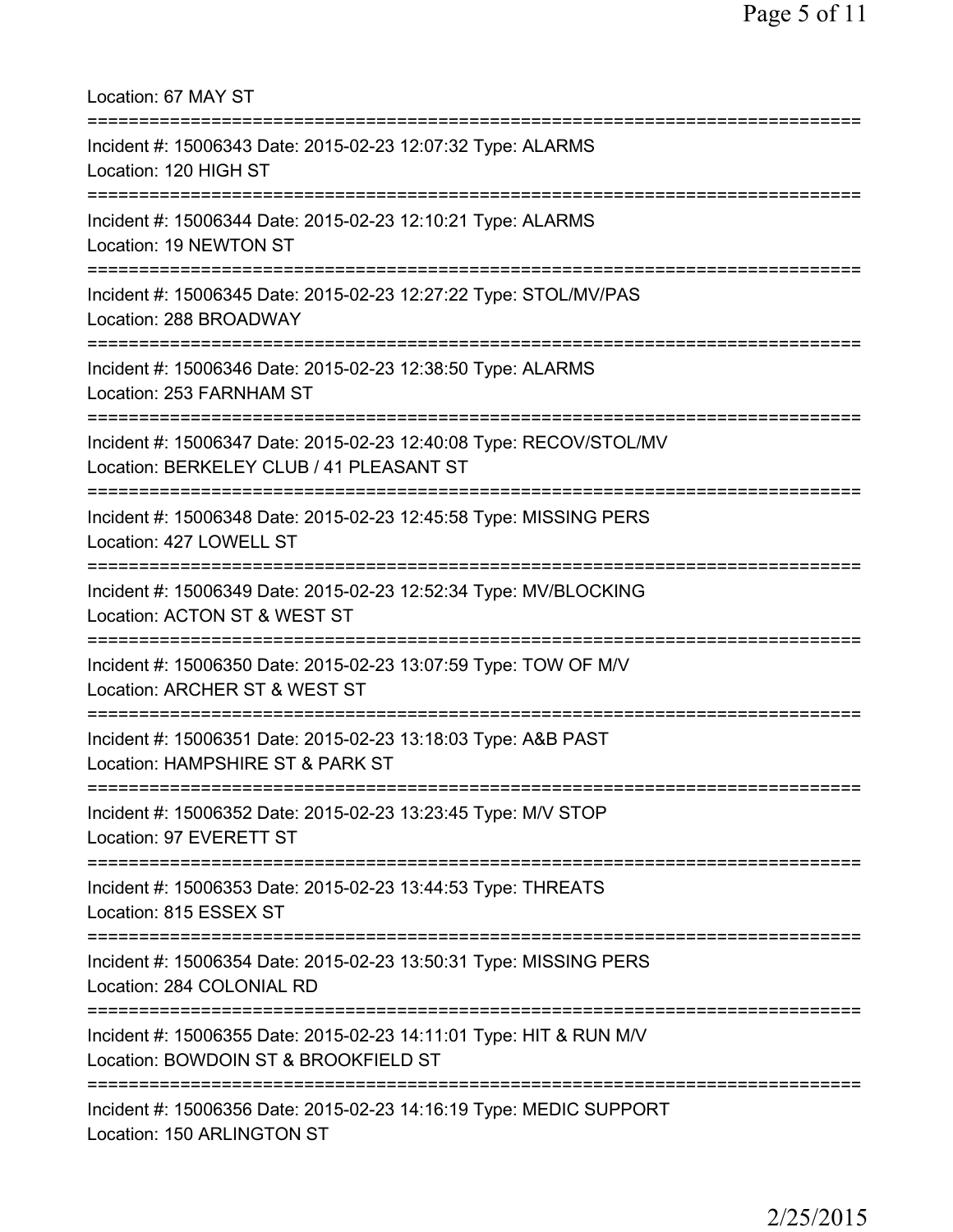| Incident #: 15006357 Date: 2015-02-23 14:33:27 Type: STOL/MV/PAS<br>Location: 253 LOWELL ST                            |
|------------------------------------------------------------------------------------------------------------------------|
| Incident #: 15006358 Date: 2015-02-23 14:33:30 Type: DISTURBANCE<br>Location: 1 TREMONT ST #APT1                       |
| Incident #: 15006359 Date: 2015-02-23 14:33:55 Type: B&E/PAST<br>Location: 185 OLIVE AV                                |
| Incident #: 15006360 Date: 2015-02-23 14:46:26 Type: AUTO ACC/NO PI<br>Location: HAFFNERS GAS STATION / 194 S BROADWAY |
| Incident #: 15006361 Date: 2015-02-23 14:52:15 Type: SUS PERS/MV<br>Location: 11 CORNISH ST                            |
| Incident #: 15006362 Date: 2015-02-23 15:06:19 Type: HIT & RUN M/V<br>Location: 2 APPLETON ST                          |
| Incident #: 15006363 Date: 2015-02-23 15:14:09 Type: MV/BLOCKING<br>Location: ANCHOR AUTO / 140 WEST ST                |
| Incident #: 15006364 Date: 2015-02-23 15:29:49 Type: SHOPLIFTING<br>Location: 700 ESSEX ST                             |
| Incident #: 15006365 Date: 2015-02-23 15:32:01 Type: DISABLED MV<br>Location: BODWELL ST & SCHOOL ST                   |
| Incident #: 15006366 Date: 2015-02-23 15:40:11 Type: DOMESTIC/PROG<br>Location: 55 BODWELL ST                          |
| Incident #: 15006367 Date: 2015-02-23 15:54:57 Type: HIT & RUN M/V<br><b>Location: LEBANON ST</b>                      |
| Incident #: 15006368 Date: 2015-02-23 16:00:00 Type: HIT & RUN M/V<br>Location: ESSEX ST                               |
| Incident #: 15006369 Date: 2015-02-23 16:03:33 Type: 209A/SERVE<br>Location: 59 TREMONT ST                             |
| Incident #: 15006370 Date: 2015-02-23 16:16:01 Type: THREATS<br>Location: 63 AMES ST #G                                |
|                                                                                                                        |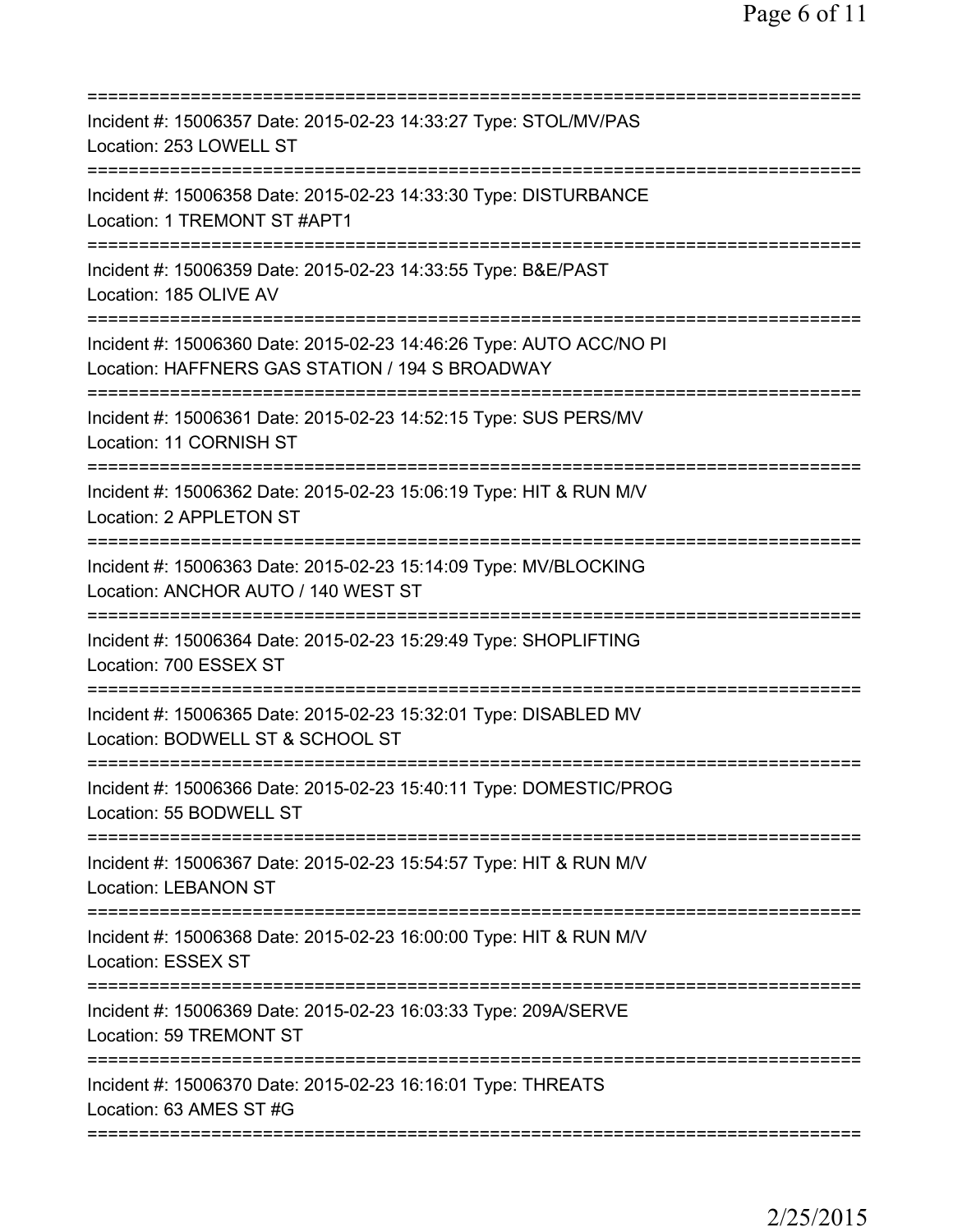| Incident #: 15006371 Date: 2015-02-23 16:18:47 Type: KEEP PEACE<br>Location: PRINCETON PROPERTIES / 479 S BROADWAY                     |
|----------------------------------------------------------------------------------------------------------------------------------------|
| Incident #: 15006372 Date: 2015-02-23 16:20:26 Type: ASSIST FIRE<br>Location: 320 ESSEX ST                                             |
| Incident #: 15006373 Date: 2015-02-23 16:21:09 Type: IDENTITY THEFT<br>Location: 11 LAWRENCE ST                                        |
| Incident #: 15006374 Date: 2015-02-23 16:29:09 Type: HIT & RUN M/V<br>Location: 91 LAWRENCE ST                                         |
| Incident #: 15006375 Date: 2015-02-23 16:37:44 Type: LOST PROPERTY<br>Location: 47 EXCHANGE ST<br>================================     |
| Incident #: 15006377 Date: 2015-02-23 16:50:09 Type: MEDIC SUPPORT<br>Location: 66 HAMPSHIRE ST #3-A<br>===============                |
| Incident #: 15006376 Date: 2015-02-23 16:52:06 Type: HIT & RUN M/V<br>Location: 439 S UNION ST<br>================================     |
| Incident #: 15006378 Date: 2015-02-23 17:05:22 Type: GENERAL SERV<br>Location: 189 ARLINGTON ST                                        |
| Incident #: 15006379 Date: 2015-02-23 17:15:00 Type: SUS PERS/MV<br>Location: 103 CAMBRIDGE ST                                         |
| Incident #: 15006380 Date: 2015-02-23 17:22:29 Type: UNKNOWN PROB<br>Location: LYNN ST & S UNION ST                                    |
| Incident #: 15006382 Date: 2015-02-23 17:29:29 Type: KEEP PEACE<br>Location: 31 MERRIMACK ST                                           |
| Incident #: 15006381 Date: 2015-02-23 17:29:46 Type: M/V STOP<br>Location: 850 ESSEX ST                                                |
| Incident #: 15006383 Date: 2015-02-23 17:39:15 Type: M/V STOP<br>Location: S UNION ST & WINTHROP AV<br>=============================== |
| Incident #: 15006384 Date: 2015-02-23 17:41:02 Type: DISTURBANCE<br>Location: 102 E CAMBRIDGE ST #D                                    |
| Incident #: 15006385 Date: 2015-02-23 17:46:13 Type: ALARM/BURG                                                                        |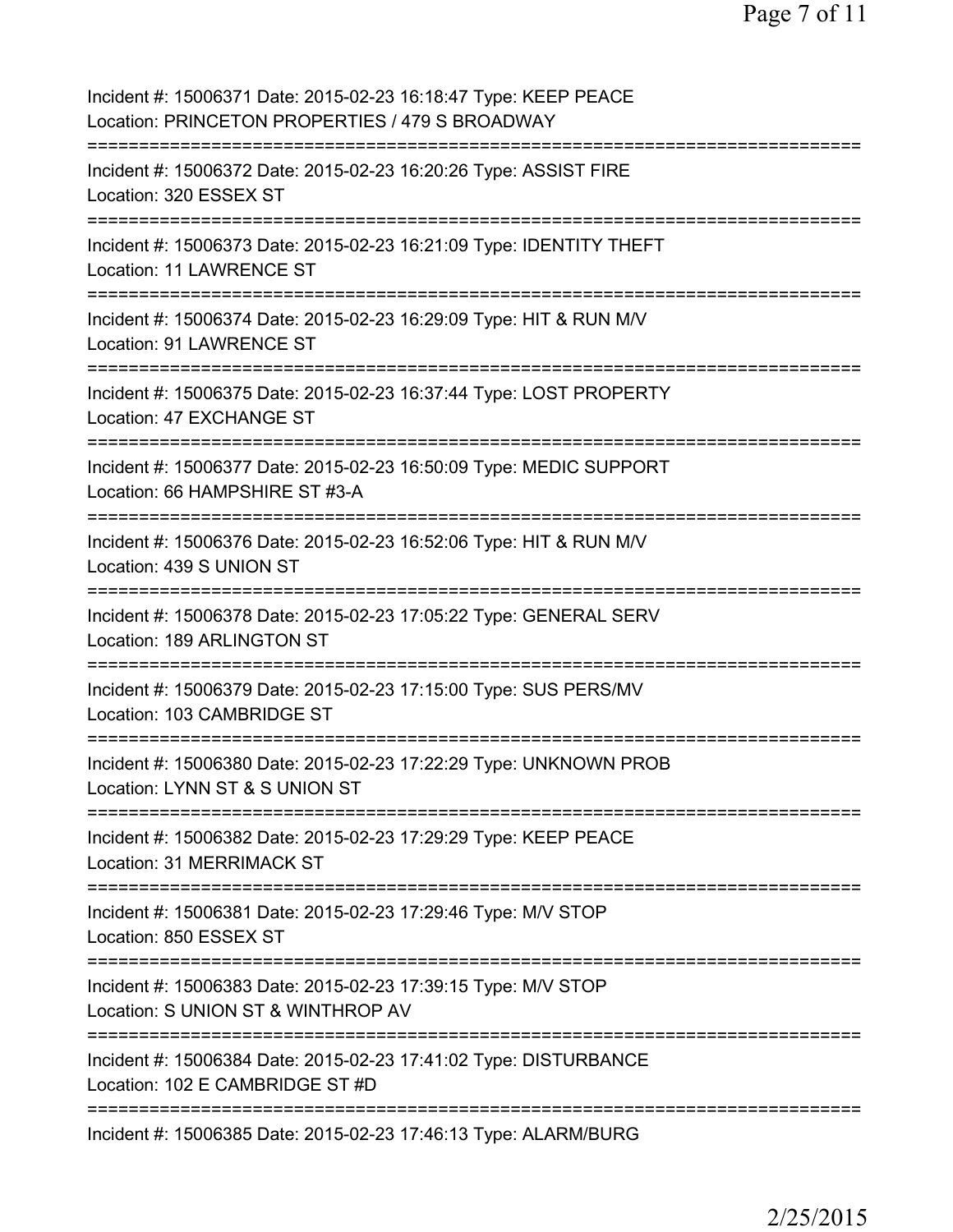Location: 45 CAMELLA TEOLI WY =========================================================================== Incident #: 15006386 Date: 2015-02-23 18:02:50 Type: MV/BLOCKING Location: HAVERHILL ST & UNION ST =========================================================================== Incident #: 15006387 Date: 2015-02-23 18:03:01 Type: HIT & RUN M/V Location: BROADWAY & MANCHESTER ST =========================================================================== Incident #: 15006389 Date: 2015-02-23 18:06:38 Type: SUS PERS/MV Location: 113 BAILEY ST =========================================================================== Incident #: 15006388 Date: 2015-02-23 18:08:12 Type: M/V STOP Location: E HAVERHILL ST & VINE ST =========================================================================== Incident #: 15006390 Date: 2015-02-23 18:09:20 Type: MV/BLOCKING Location: 21 EASTON ST =========================================================================== Incident #: 15006392 Date: 2015-02-23 18:11:47 Type: MV/BLOCKING Location: BROADWAY AV =========================================================================== Incident #: 15006391 Date: 2015-02-23 18:11:58 Type: M/V STOP Location: BOXFORD ST & WINTHROP AV =========================================================================== Incident #: 15006393 Date: 2015-02-23 18:23:23 Type: M/V STOP Location: MERRIMACK ST & S BROADWAY =========================================================================== Incident #: 15006394 Date: 2015-02-23 18:28:03 Type: ALARM/BURG Location: GREATER LAWRENCE CAC ADMIN / 305 ESSEX ST =========================================================================== Incident #: 15006395 Date: 2015-02-23 18:29:23 Type: HIT & RUN M/V Location: 46 OLIVE AV =========================================================================== Incident #: 15006396 Date: 2015-02-23 18:37:30 Type: M/V STOP Location: HAVERHILL ST & WEST ST =========================================================================== Incident #: 15006398 Date: 2015-02-23 18:43:23 Type: DISABLED MV Location: BROADWAY & WATER ST =========================================================================== Incident #: 15006397 Date: 2015-02-23 18:44:20 Type: M/V STOP Location: ELM ST & NEWBURY ST =========================================================================== Incident #: 15006399 Date: 2015-02-23 18:45:42 Type: FRAUD Location: 51 ESSEX ST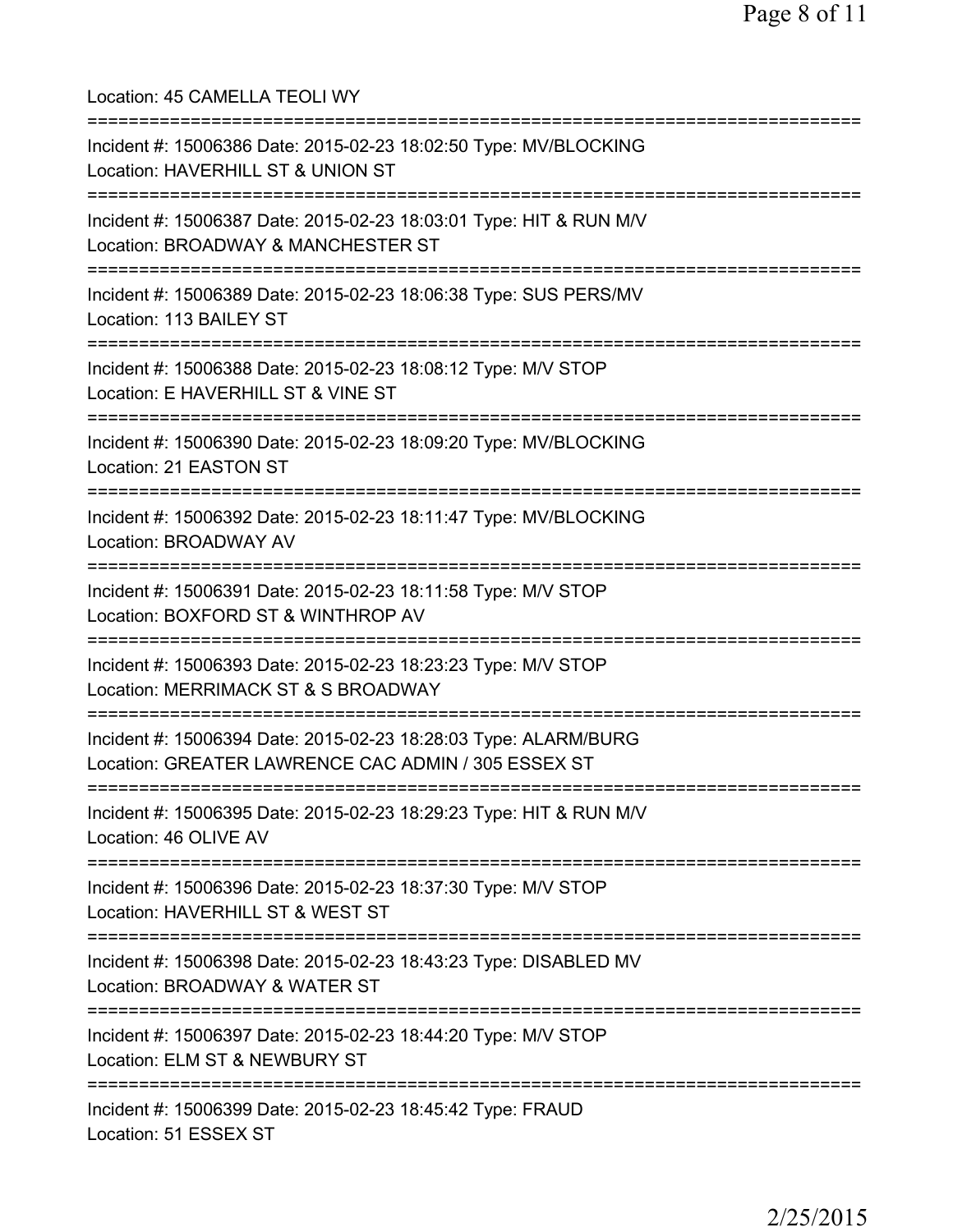| Incident #: 15006400 Date: 2015-02-23 19:09:21 Type: SUS PERS/MV<br>Location: CONGRESS ST & OLIVE AV                                                |
|-----------------------------------------------------------------------------------------------------------------------------------------------------|
| Incident #: 15006401 Date: 2015-02-23 19:11:27 Type: MV/BLOCKING<br>Location: 199 BOXFORD ST                                                        |
| Incident #: 15006402 Date: 2015-02-23 19:14:50 Type: ALARM/BURG<br>Location: PSYCHOLOGICAL CENTER / 482 LOWELL ST                                   |
| Incident #: 15006403 Date: 2015-02-23 19:18:51 Type: M/V STOP<br>Location: METHUEN ST & UNION ST                                                    |
| ;========================<br>Incident #: 15006404 Date: 2015-02-23 19:19:47 Type: SUS PERS/MV<br>Location: MERRIMACK MEDICAL CENTER / 25 MARSTON ST |
| ==================================<br>Incident #: 15006405 Date: 2015-02-23 19:25:59 Type: HIT & RUN M/V<br>Location: 143 PROSPECT ST               |
| Incident #: 15006407 Date: 2015-02-23 19:31:57 Type: HIT & RUN M/V<br>Location: 52 54 OLIVE AV                                                      |
| Incident #: 15006406 Date: 2015-02-23 19:32:45 Type: M/V STOP<br>Location: MARSTON ST & STORROW ST                                                  |
| Incident #: 15006408 Date: 2015-02-23 20:18:31 Type: AMBULANCE ASSSI<br>Location: 148 EXCHANGE ST                                                   |
| Incident #: 15006409 Date: 2015-02-23 20:44:54 Type: A&B PAST<br>Location: 112 MARSTON ST                                                           |
| Incident #: 15006410 Date: 2015-02-23 20:54:18 Type: SUS PERS/MV<br>Location: S BROADWAY & SALEM ST                                                 |
| Incident #: 15006411 Date: 2015-02-23 20:59:10 Type: MISSING PERS<br>Location: 18 BELLEVUE ST                                                       |
| Incident #: 15006412 Date: 2015-02-23 21:12:11 Type: DISORDERLY<br>Location: 17 HALL ST                                                             |
| Incident #: 15006413 Date: 2015-02-23 21:17:10 Type: SUS PERS/MV<br>Location: 2 CYR DR                                                              |
|                                                                                                                                                     |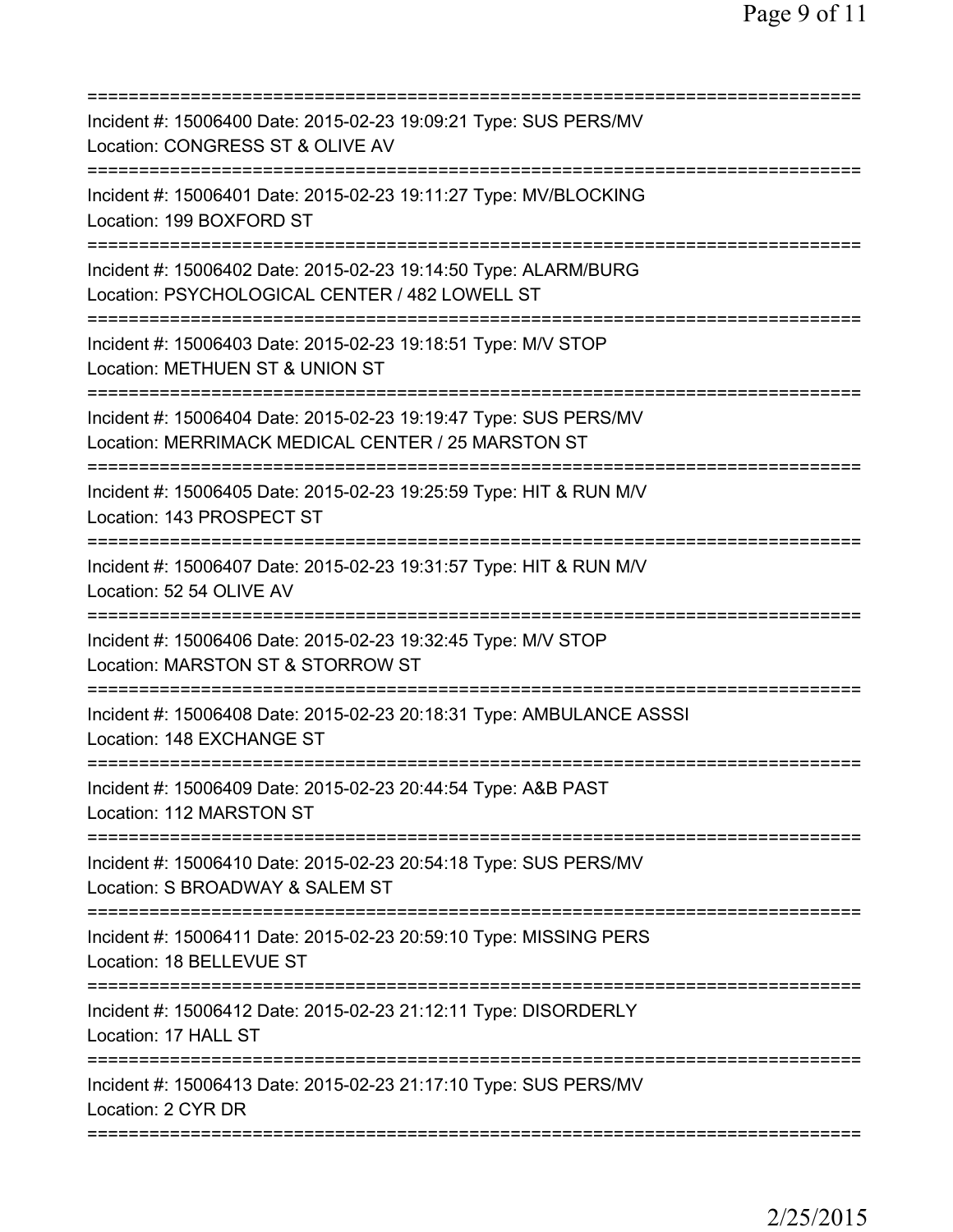| Incident #: 15006414 Date: 2015-02-23 21:24:54 Type: AMBULANCE ASSSI<br>Location: 26 EASTON ST FL 2                                   |
|---------------------------------------------------------------------------------------------------------------------------------------|
| Incident #: 15006415 Date: 2015-02-23 21:29:17 Type: STOL/MV/PAS<br>Location: 100 MARKET ST                                           |
| Incident #: 15006416 Date: 2015-02-23 22:04:02 Type: FIGHT<br>Location: 64 PLEASANT ST #LEFT FL 1                                     |
| Incident #: 15006417 Date: 2015-02-23 22:20:39 Type: DOMESTIC/PROG<br>Location: 355 PARK ST                                           |
| Incident #: 15006418 Date: 2015-02-23 22:24:26 Type: NOISE ORD<br>Location: 14 CUSTER ST FL 2                                         |
| Incident #: 15006419 Date: 2015-02-23 22:38:01 Type: AUTO ACC/NO PI<br>Location: 89 MAY ST                                            |
| Incident #: 15006420 Date: 2015-02-23 22:50:22 Type: MV/BLOCKING<br>Location: 204 BRUCE ST                                            |
| Incident #: 15006421 Date: 2015-02-23 22:50:39 Type: NOISE ORD<br>Location: 243 S BROADWAY FL 1                                       |
| Incident #: 15006422 Date: 2015-02-23 23:01:42 Type: SUS PERS/MV<br>Location: 186 ARLINGTON ST FL 1                                   |
| Incident #: 15006423 Date: 2015-02-23 23:08:09 Type: ROBBERY ARMED<br>Location: MERRIMACK TAXI / 15 NEWBURY ST                        |
| ======================================<br>Incident #: 15006424 Date: 2015-02-23 23:22:27 Type: DISABLED MV<br>Location: 81 STEARNS AV |
| Incident #: 15006425 Date: 2015-02-23 23:51:38 Type: STOL/MV/PAS<br>Location: 64 MELVIN ST                                            |

408 record(s)

{ call presslog("2015-02-23","0000","2015-02-23","2359") } Total records found: 408 These results were produced by the following query: